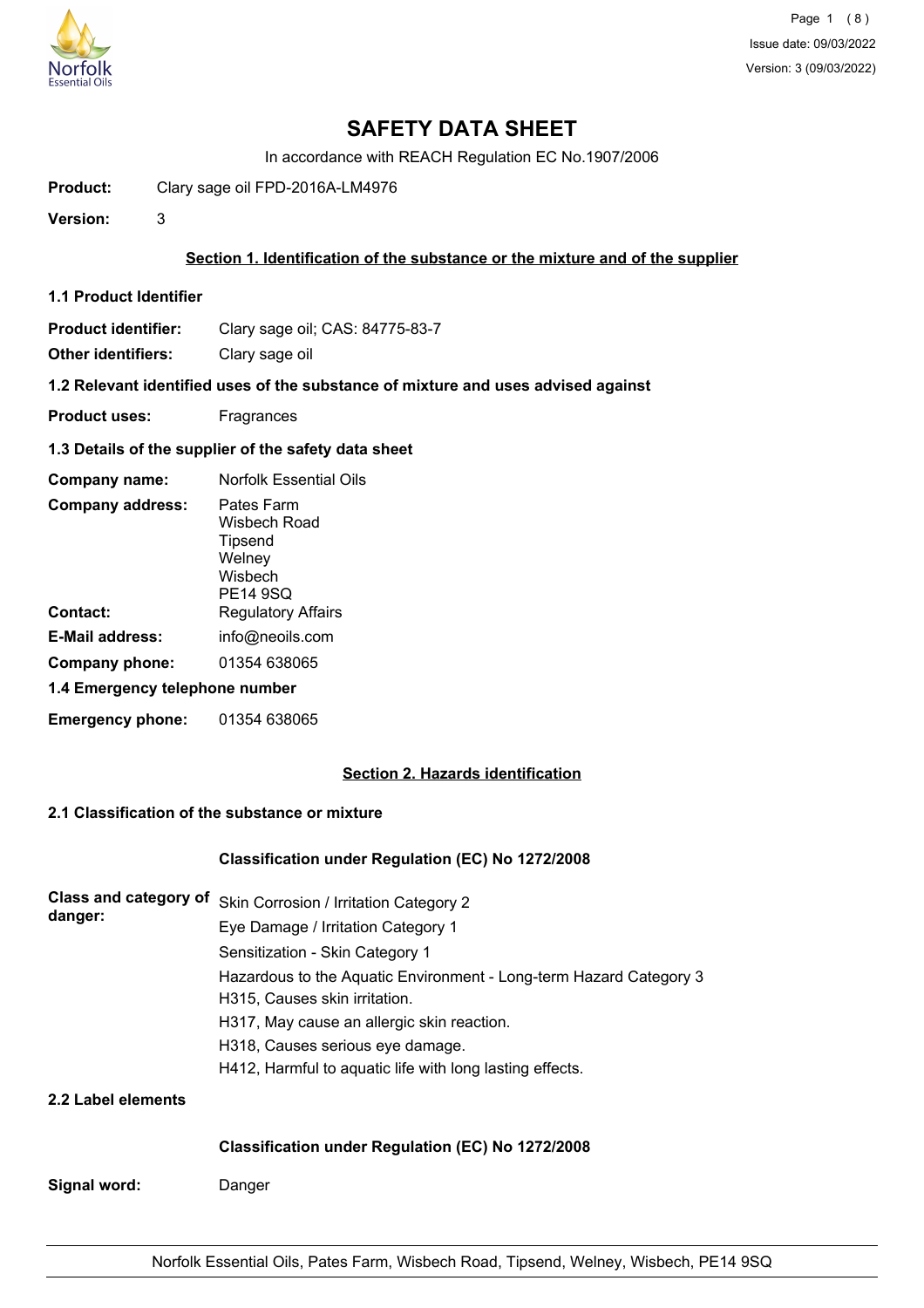

Page 2 (8) Issue date: 09/03/2022 Version: 3 (09/03/2022)

# **SAFETY DATA SHEET**

In accordance with REACH Regulation EC No.1907/2006

| <b>Product:</b>                     |   | Clary sage oil FPD-2016A-LM4976                                                                                                                                                                                                                                                                                                                                                                                                                                                                                                                                                                                                                                                                                                                                                                                                                   |
|-------------------------------------|---|---------------------------------------------------------------------------------------------------------------------------------------------------------------------------------------------------------------------------------------------------------------------------------------------------------------------------------------------------------------------------------------------------------------------------------------------------------------------------------------------------------------------------------------------------------------------------------------------------------------------------------------------------------------------------------------------------------------------------------------------------------------------------------------------------------------------------------------------------|
| <b>Version:</b>                     | 3 |                                                                                                                                                                                                                                                                                                                                                                                                                                                                                                                                                                                                                                                                                                                                                                                                                                                   |
| <b>Hazard statements:</b>           |   | H315, Causes skin irritation.<br>H317, May cause an allergic skin reaction.<br>H318, Causes serious eye damage.<br>H412, Harmful to aquatic life with long lasting effects.                                                                                                                                                                                                                                                                                                                                                                                                                                                                                                                                                                                                                                                                       |
| M factor:                           |   | None                                                                                                                                                                                                                                                                                                                                                                                                                                                                                                                                                                                                                                                                                                                                                                                                                                              |
| <b>Supplemental</b><br>Information: |   | None                                                                                                                                                                                                                                                                                                                                                                                                                                                                                                                                                                                                                                                                                                                                                                                                                                              |
| <b>Precautionary</b><br>statements: |   | P261, Avoid breathing vapour or dust.<br>P264, Wash hands and other contacted skin thoroughly after handling.<br>P272, Contaminated work clothing should not be allowed out of the workplace.<br>P273, Avoid release to the environment.<br>P280, Wear protective gloves/eye protection/face protection.<br>P302/352, IF ON SKIN: Wash with plenty of soap and water.<br>P305/351/338, IF IN EYES: Rinse cautiously with water for several minutes. Remove contact<br>lenses, if present and easy to do. Continue rinsing.<br>P310, Immediately call a POISON CENTER or doctor/physician.<br>P333/313, If skin irritation or rash occurs: Get medical advice/attention.<br>P362, Take off contaminated clothing and wash before reuse.<br>P501, Dispose of contents/container to approved disposal site, in accordance with local<br>regulations. |
| Pictograms:                         |   |                                                                                                                                                                                                                                                                                                                                                                                                                                                                                                                                                                                                                                                                                                                                                                                                                                                   |
| 2.3 Other hazards                   |   |                                                                                                                                                                                                                                                                                                                                                                                                                                                                                                                                                                                                                                                                                                                                                                                                                                                   |
| <b>Other hazards:</b>               |   | None                                                                                                                                                                                                                                                                                                                                                                                                                                                                                                                                                                                                                                                                                                                                                                                                                                              |
|                                     |   | Section 3. Composition / information on ingredients                                                                                                                                                                                                                                                                                                                                                                                                                                                                                                                                                                                                                                                                                                                                                                                               |
|                                     |   |                                                                                                                                                                                                                                                                                                                                                                                                                                                                                                                                                                                                                                                                                                                                                                                                                                                   |

#### **3.1 Substances**

**Product identifier:** Clary sage oil; CAS: 84775-83-7

## **Contains:**

| <b>Name</b> | CAS      | EC                | <b>REACH Registration</b><br>No. | $\%$       | <b>Classification for</b><br>(CLP) 1272/2008                      |
|-------------|----------|-------------------|----------------------------------|------------|-------------------------------------------------------------------|
| Linalool    | 178-70-6 | $ 201 - 134 - 4 $ |                                  | $20 - 50%$ | Skin Irrit, 2-Eve Irrit, 2-<br>Skin Sens. 1B:H315-<br>H317-H319.- |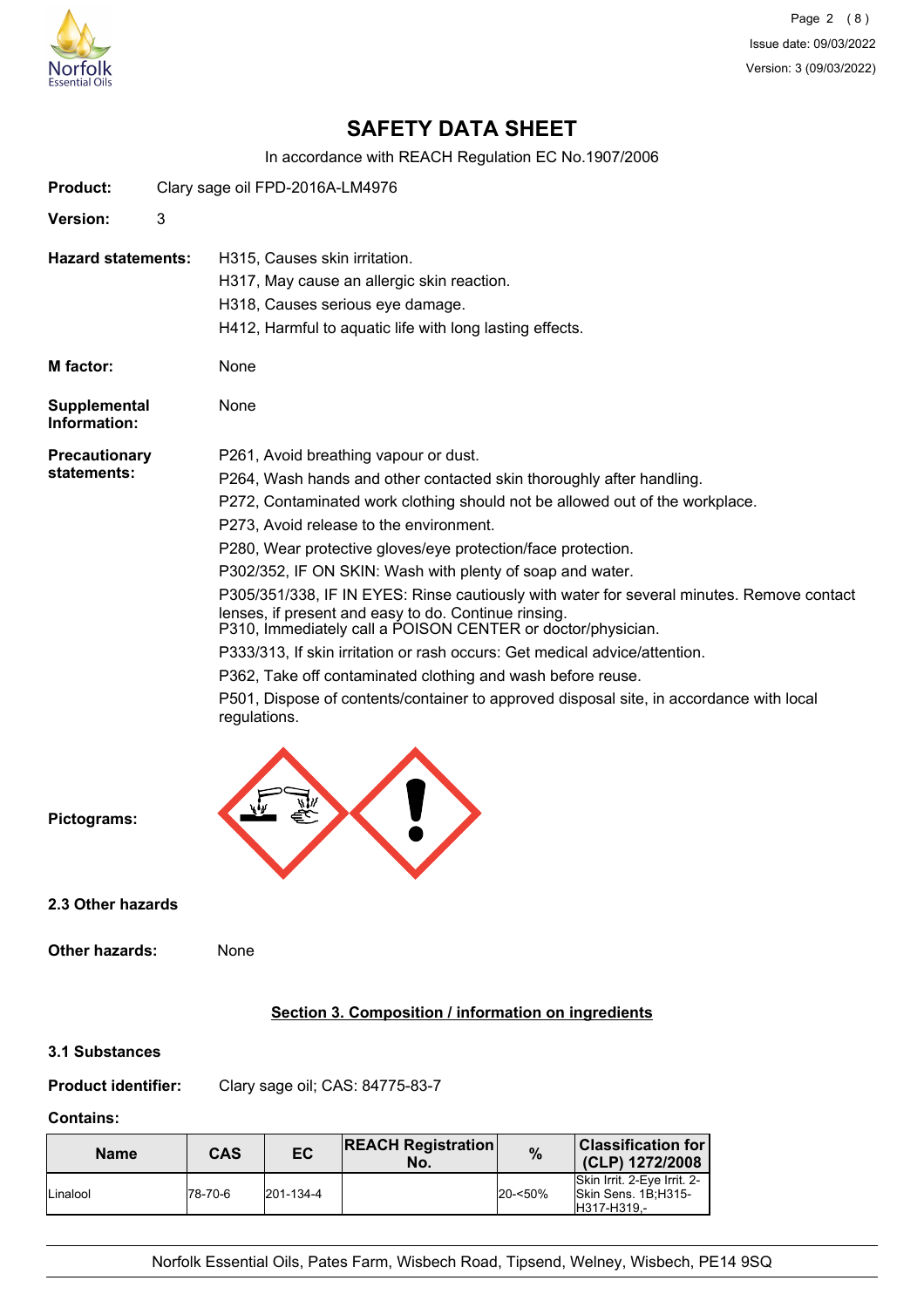

# **SAFETY DATA SHEET**

In accordance with REACH Regulation EC No.1907/2006

**Product:** Clary sage oil FPD-2016A-LM4976

#### **Version:** 3

| Linalyl acetate    | 115-95-7 | 204-116-4 | 20-<50%     | Skin Irrit. 2-Eye Irrit. 2;<br>H315-H319.-                                                                                         |
|--------------------|----------|-----------|-------------|------------------------------------------------------------------------------------------------------------------------------------|
| <b>I</b> Geraniol  | 106-24-1 | 203-377-1 | 1-<5%       | Skin Irrit. 2-Eye Dam.<br>1-Skin Sens. 1; H315-<br>H317-H318.-                                                                     |
| alpha-Terpineol    | 98-55-5  | 202-680-6 | 1-<5%       | Skin Irrit. 2-Eye Irrit. 2;<br>H315-H319.-                                                                                         |
| Geranyl acetate    | 105-87-3 | 203-341-5 | 1-<5%       | Skin Irrit, 2-Skin Sens.<br>1B-Aquatic Chronic 3;<br>H315-H317-H412.-                                                              |
| beta-Caryophyllene | 87-44-5  | 201-746-1 | 1-<5%       | Skin Sens. 1B-Asp. Tox<br>1:H304-H317.-                                                                                            |
| Neryl acetate      | 141-12-8 | 205-459-2 | 1-<5%       | Skin Irrit, 2-Skin Sens.<br>1B-Aquatic Chronic 3;<br>H315-H317-H412.-                                                              |
| Ibeta-Pinene       | 127-91-3 | 204-872-5 | $0.1 - 1\%$ | Flam. Liq. 3-Skin Irrit.<br>2-Skin Sens. 1B-Asp.<br>Tox 1-Aquatic Acute 1-<br>Aquatic Chronic 1:<br>H226-H304-H315-<br>H317-H410.- |

## **Section 4. First-aid measures**

#### **4.1 Description of first aid measures**

| Inhalation:           | Remove from exposure site to fresh air, keep at rest, and obtain medical attention.                                                 |
|-----------------------|-------------------------------------------------------------------------------------------------------------------------------------|
| Eye exposure:         | IF IN EYES: Rinse cautiously with water for several minutes. Remove contact lenses, if present<br>and easy to do. Continue rinsing. |
| <b>Skin exposure:</b> | IF ON SKIN: Wash with plenty of soap and water.                                                                                     |
| Ingestion:            | Rinse mouth with water and obtain medical attention.                                                                                |

### **4.2 Most important symptoms and effects, both acute and delayed**

Causes skin irritation.

May cause an allergic skin reaction.

Causes serious eye damage.

## **4.3 Indication of any immediate medical attention and special treatment needed**

None expected, see Section 4.1 for further information.

## **SECTION 5: Firefighting measures**

#### **5.1 Extinguishing media**

Suitable media: Carbon dioxide, Dry chemical, Foam.

#### **5.2 Special hazards arising from the substance or mixture**

In case of fire, may be liberated: Carbon monoxide, Unidentified organic compounds.

#### **5.3 Advice for fire fighters:**

In case of insufficient ventilation, wear suitable respiratory equipment.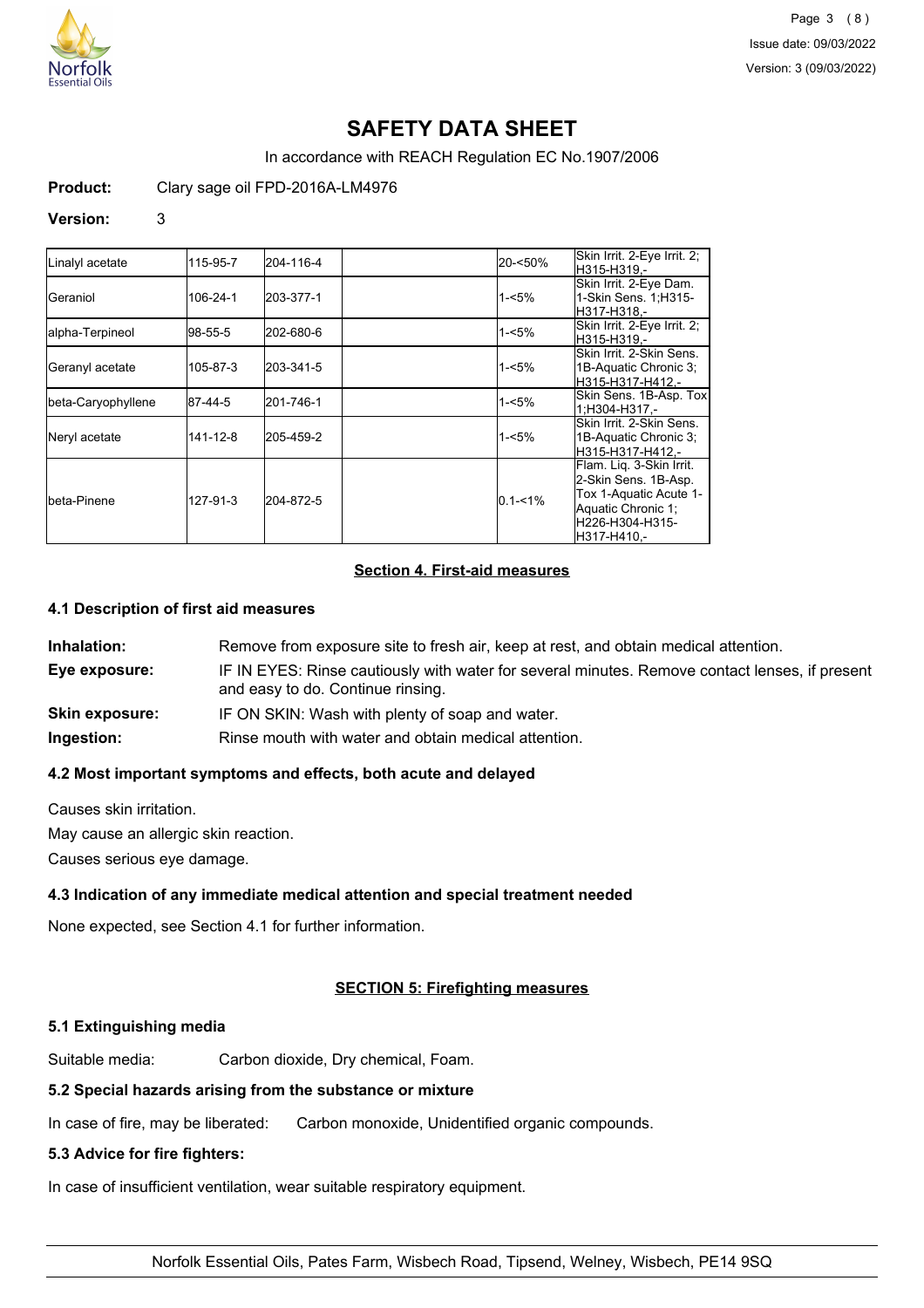

# **SAFETY DATA SHEET**

In accordance with REACH Regulation EC No.1907/2006

**Product:** Clary sage oil FPD-2016A-LM4976

**Version:** 3

### **Section 6. Accidental release measures**

#### **6.1 Personal precautions, protective equipment and emergency procedures:**

Avoid inhalation. Avoid contact with skin and eyes. See protective measures under Section 7 and 8.

#### **6.2 Environmental precautions:**

Keep away from drains, surface and ground water, and soil.

#### **6.3 Methods and material for containment and cleaning up:**

Remove ignition sources. Provide adequate ventilation. Avoid excessive inhalation of vapours. Contain spillage immediately by use of sand or inert powder. Dispose of according to local regulations.

#### **6.4 Reference to other sections:**

Also refer to sections 8 and 13.

## **Section 7. Handling and storage**

#### **7.1 Precautions for safe handling:**

Keep away from heat, sparks, open flames and hot surfaces. - No smoking. Use personal protective equipment as required. Use in accordance with good manufacturing and industrial hygiene practices. Use in areas with adequate ventilation Do not eat, drink or smoke when using this product.

#### **7.2 Conditions for safe storage, including any incompatibilities:**

Store in a well-ventilated place. Keep container tightly closed. Keep cool. Ground/bond container and receiving equipment. Use explosion-proof electrical, ventilating and lighting equipment. Use only non-sparking tools. Take precautionary measures against static discharge.

#### **7.3 Specific end use(s):**

Fragrances: Use in accordance with good manufacturing and industrial hygiene practices.

## **Section 8. Exposure controls/personal protection**

#### **8.1 Control parameters**

Workplace exposure limits: Not Applicable

#### **8.2 Exposure Controls**

#### **Eye / Skin Protection**

Wear protective gloves/eye protection/face protection

#### **Respiratory Protection**

Under normal conditions of use and where adequate ventilation is available to prevent build up of excessive vapour, this material should not require special engineering controls. However, in conditions of high or prolonged use, or high temperature or other conditions which increase exposure, the following engineering controls can be used to minimise exposure to personnel: a) Increase ventilation of the area with local exhaust ventilation. b) Personnel can use an approved, appropriately fitted respirator with organic vapour cartridge or canisters and particulate filters. c) Use closed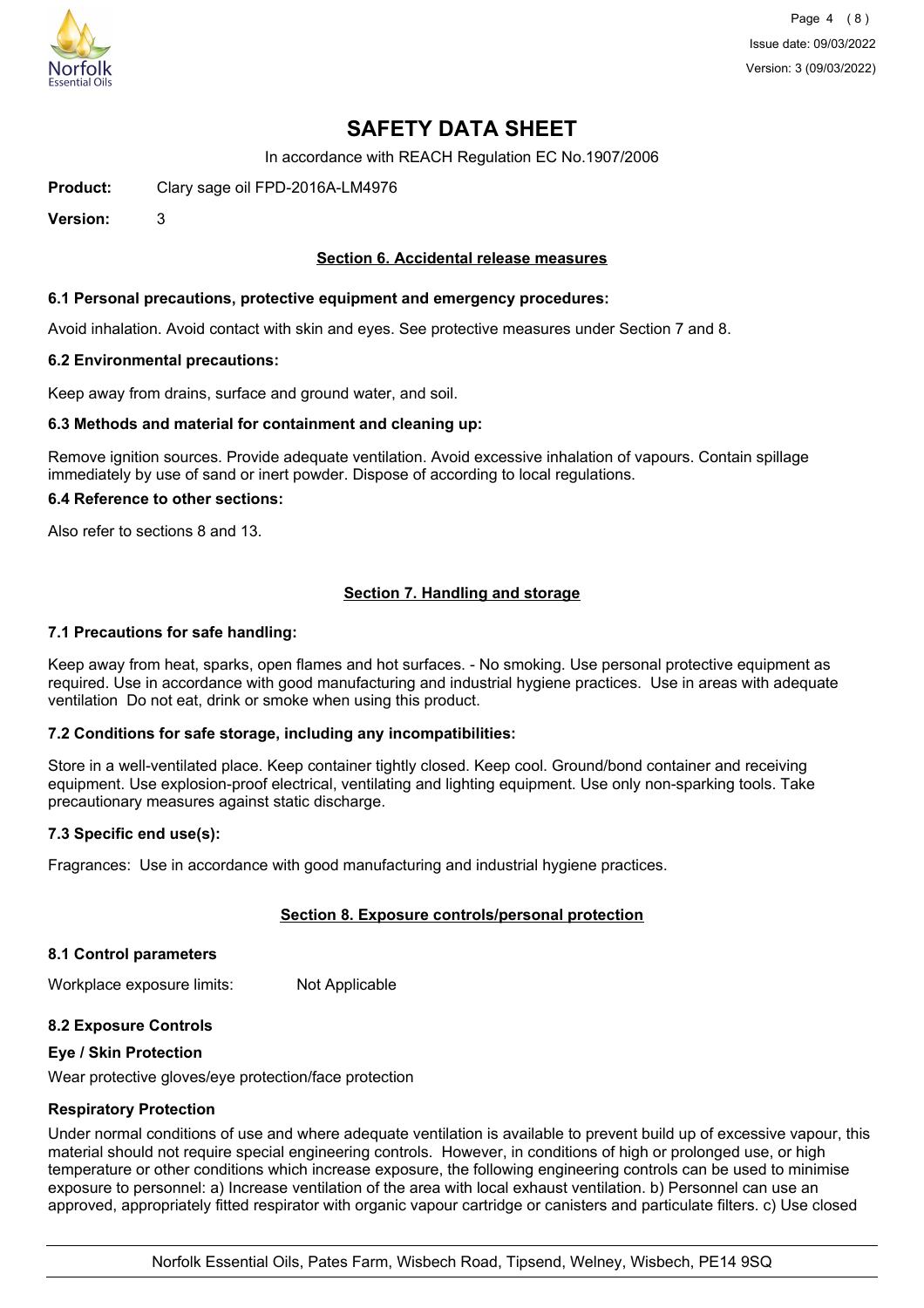

Page 5 (8) Issue date: 09/03/2022 Version: 3 (09/03/2022)

# **SAFETY DATA SHEET**

In accordance with REACH Regulation EC No.1907/2006

**Product:** Clary sage oil FPD-2016A-LM4976

**Version:** 3

systems for transferring and processing this material.

Also refer to Sections 2 and 7.

#### **Section 9. Physical and chemical properties**

### **9.1 Information on basic physical and chemical properties**

| Appearance:                                   | Not determined                               |
|-----------------------------------------------|----------------------------------------------|
| Odour:                                        | Not determined                               |
| <b>Odour threshold:</b>                       | Not determined                               |
| pH:                                           | Not determined                               |
| Melting point / freezing point:               | Not determined                               |
| Initial boiling point / range:                | Not determined                               |
| <b>Flash point:</b>                           | 79 °C                                        |
| <b>Evaporation rate:</b>                      | Not determined                               |
| Flammability (solid, gas):                    | Not determined                               |
| Upper/lower flammability or explosive limits: | Product does not present an explosion hazard |
| Vapour pressure:                              | Not determined                               |
| Vapour density:                               | Not determined                               |
| <b>Relative density:</b>                      | Not determined                               |
| Solubility(ies):                              | Not determined                               |
| Partition coefficient: n-octanol/water:       | Not determined                               |
| Auto-ignition temperature:                    | Not determined                               |
| <b>Decomposition temperature:</b>             | Not determined                               |
| <b>Viscosity:</b>                             | Not determined                               |
| <b>Explosive properties:</b>                  | Not expected                                 |
| <b>Oxidising properties:</b>                  | Not expected                                 |
| 9.2 Other information:                        | None available                               |

#### **Section 10. Stability and reactivity**

#### **10.1 Reactivity:**

Presents no significant reactivity hazard, by itself or in contact with water.

## **10.2 Chemical stability:**

Good stability under normal storage conditions.

## **10.3 Possibility of hazardous reactions:**

Not expected under normal conditions of use.

## **10.4 Conditions to avoid:**

Avoid extreme heat.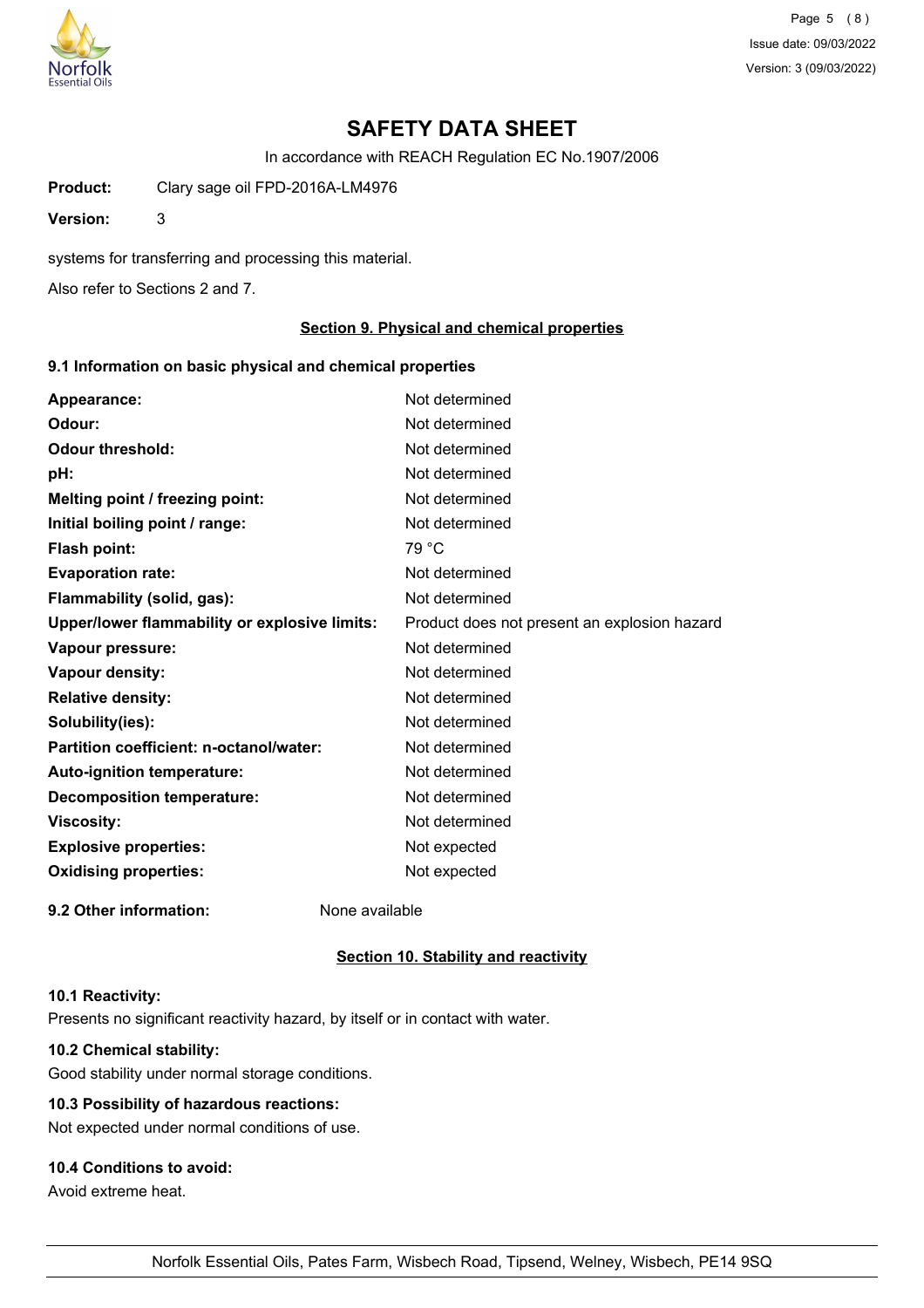

Page 6 (8) Issue date: 09/03/2022 Version: 3 (09/03/2022)

# **SAFETY DATA SHEET**

In accordance with REACH Regulation EC No.1907/2006

**Product:** Clary sage oil FPD-2016A-LM4976

**Version:** 3

## **10.5 Incompatible materials:**

Avoid contact with strong acids, alkalis or oxidising agents.

## **10.6 Hazardous decomposition products:**

Not expected.

### **Section 11. Toxicological information**

### **11.1 Information on toxicological effects**

| <b>Acute Toxicity:</b>                    | Based on available data the classification criteria are not met. |
|-------------------------------------------|------------------------------------------------------------------|
| <b>Acute Toxicity Oral</b>                | >5000                                                            |
| <b>Acute Toxicity Dermal</b>              | Not Applicable                                                   |
| <b>Acute Toxicity Inhalation</b>          | Not Available                                                    |
| <b>Skin corrosion/irritation:</b>         | Skin Corrosion / Irritation Category 2                           |
| Serious eye damage/irritation:            | Eye Damage / Irritation Category 1                               |
| <b>Respiratory or skin sensitisation:</b> | Sensitization - Skin Category 1                                  |
| Germ cell mutagenicity:                   | Based on available data the classification criteria are not met. |
| <b>Carcinogenicity:</b>                   | Based on available data the classification criteria are not met. |
| <b>Reproductive toxicity:</b>             | Based on available data the classification criteria are not met. |
| <b>STOT-single exposure:</b>              | Based on available data the classification criteria are not met. |
| <b>STOT-repeated exposure:</b>            | Based on available data the classification criteria are not met. |
| <b>Aspiration hazard:</b>                 | Based on available data the classification criteria are not met. |

#### **Information about hazardous ingredients in the mixture**

Not Applicable

Refer to Sections 2 and 3 for additional information.

## **Section 12. Ecological information**

| 12.1 Toxicity:                                     |               |
|----------------------------------------------------|---------------|
| Harmful to aquatic life with long lasting effects. |               |
| 12.2 Persistence and degradability:                | Not available |
| 12.3 Bioaccumulative potential:                    | Not available |
| 12.4 Mobility in soil:                             | Not available |
| 12.5 Results of PBT and vPvB assessment:           |               |
|                                                    |               |

This substance does not meet the PBT/vPvB criteria of REACH, annex XIII.

**12.6 Other adverse effects:** Not available

## **Section 13. Disposal considerations**

## **13.1 Waste treatment methods:**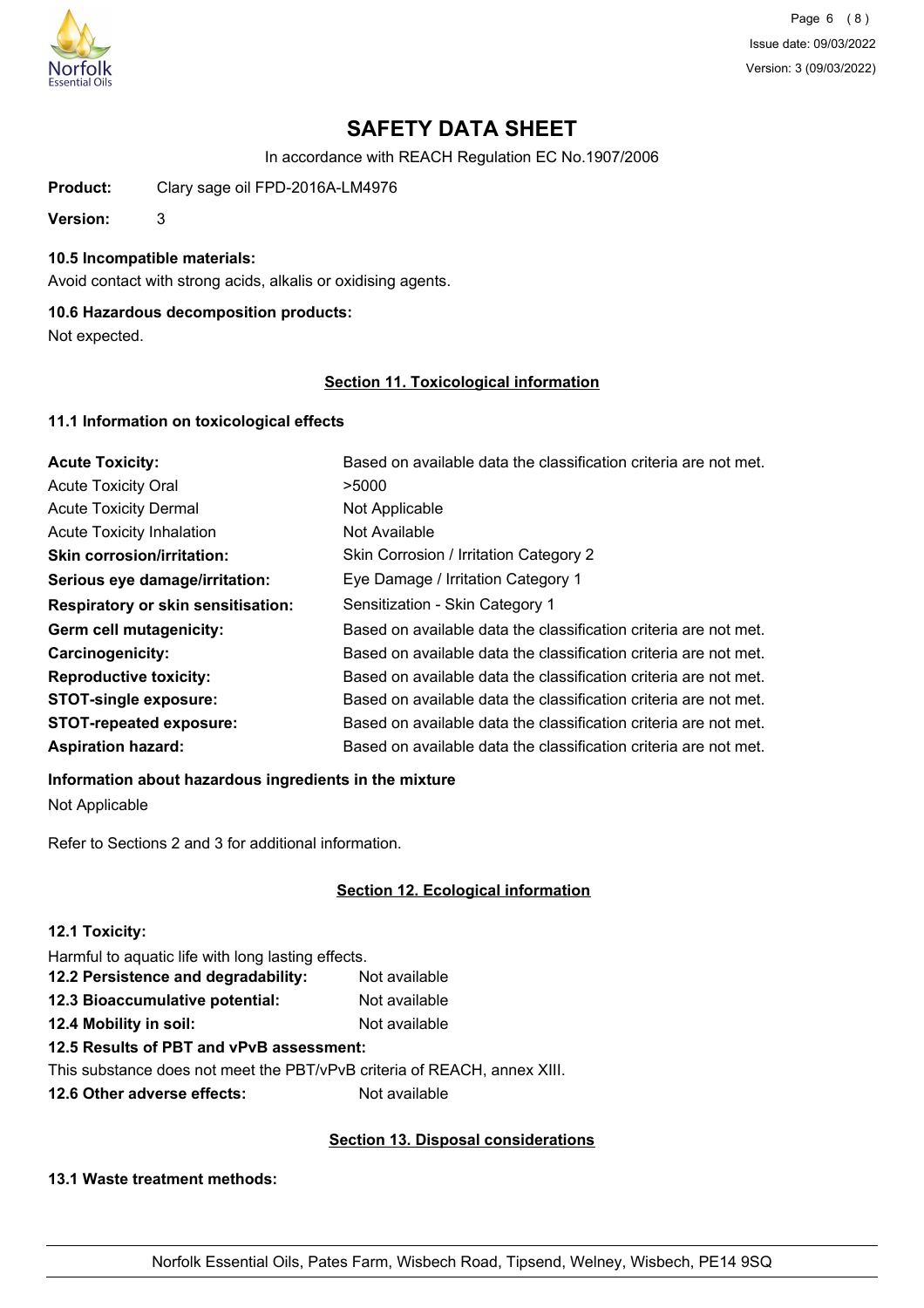

Page 7 (8) Issue date: 09/03/2022 Version: 3 (09/03/2022)

## **SAFETY DATA SHEET**

In accordance with REACH Regulation EC No.1907/2006

**Product:** Clary sage oil FPD-2016A-LM4976

**Version:** 3

Dispose of in accordance with local regulations. Avoid disposing into drainage systems and into the environment. Empty containers should be taken to an approved waste handling site for recycling or disposal.

### **Section 14. Transport information**

| 14.1 UN number:                                                               | Not classified                              |  |
|-------------------------------------------------------------------------------|---------------------------------------------|--|
| 14.2 UN Proper Shipping Name:                                                 |                                             |  |
| 14.3 Transport hazard class(es):                                              | Not classified                              |  |
| <b>Sub Risk:</b>                                                              | Not classified                              |  |
| 14.4. Packing Group:                                                          | Not classified                              |  |
| <b>14.5 Environmental hazards:</b>                                            | Not environmentally hazardous for transport |  |
| 14.6 Special precautions for user:                                            | None additional                             |  |
| 14.7 Transport in bulk according to Annex II of MARPOL73/78 and the IBC Code: |                                             |  |

Not classified

### **Section 15. Regulatory information**

#### **15.1 Safety, health and environmental regulations/legislation specific for the substance or mixture**

Water Hazard Class (WGK): 1

### **15.2 Chemical Safety Assessment**

A Chemical Safety Assessment has not been carried out for this product.

### **Section 16. Other information**

| <b>Concentration % Limits:</b>  | SCI 2=14.49% EDI 1=72.46% EDI 2=9.74% SS 1=3.14% |
|---------------------------------|--------------------------------------------------|
| <b>Total Fractional Values:</b> | SCI 2=6.90 EDI 1=1.38 EDI 2=10.27 SS 1=31.81     |

**Key to revisions:**

SECTION 3: Composition/information on ingredients

## **Key to abbreviations:**

| <b>Abbreviation</b> | <b>Meaning</b>                                                     |
|---------------------|--------------------------------------------------------------------|
| Aquatic Acute 1     | Hazardous to the Aquatic Environment - Acute Hazard Category 1     |
| Aquatic Chronic 1   | Hazardous to the Aquatic Environment - Long-term Hazard Category 1 |
| Aquatic Chronic 3   | Hazardous to the Aquatic Environment - Long-term Hazard Category 3 |
| Asp. Tox 1          | Aspiration Hazard Category 1                                       |
| Eye Dam. 1          | Eye Damage / Irritation Category 1                                 |
| $Eye$ Irrit. 2      | Eye Damage / Irritation Category 2                                 |
| Flam. Liq. 3        | Flammable Liquid, Hazard Category 3                                |
| H <sub>226</sub>    | Flammable liquid and vapour.                                       |
| H304                | May be fatal if swallowed and enters airways.                      |
| H315                | Causes skin irritation.                                            |
| H317                | May cause an allergic skin reaction.                               |